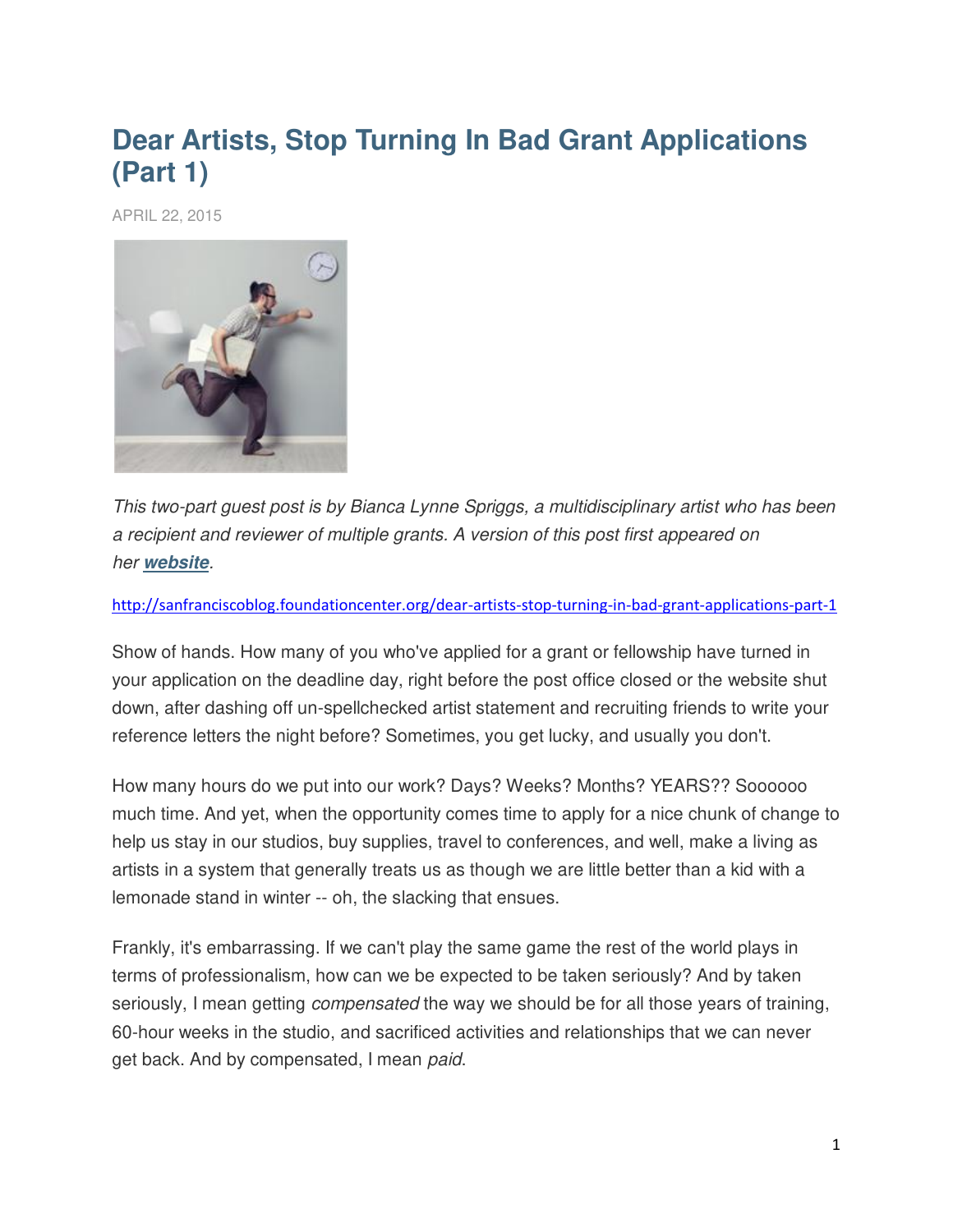So, my dear compatriots, for whom I wish nothing but the best with regard to your continued success, here are a few tips from your friendly neighborhood artist/activist who has taken several turns as a grant/fellowship reviewer, as well as the recipient of several awards herself.

### *Have this artist kit ready at all times*

Every working artist needs the following items ready to use at any time, and which can be tweaked according to the application guidelines:

- **Artist Bio.** Keep two types of bios saved on your desktop/USB drive: A short 50-word bio and something a little longer, but no more than 200 words. That way, you can drag, drop, or easily tweak it to fit the needs of the application.
- **Artist Resume.** Keep it to a page or so, certainly not more than two. This should include your current and past professional positions that pertain to your current artistic occupation, gigs, publications, events, awards, recognitions, by the year and date. You should be keeping a calendar full of these anyway.
- **Artist Statement.** About 250 words that explain your aesthetic, your process, what drives you, inspires you, and who your influences are (personal as well as professional), and how all of this shows up in your work. Be specific. Use an example or two. **[See](http://grantspace.org/tools/knowledge-base/Individual-Grantseekers/Artists/artist-s-statements)  [selected resources on how to write an artist statement.](http://grantspace.org/tools/knowledge-base/Individual-Grantseekers/Artists/artist-s-statements)**
- **Work Sample.** This is going to differ depending on the medium, but you should be able to pull up 10-12 poems, 15-30 pages of prose, 10-15 images, 3-5 videos, etc., that have either been published or exhibited by a *credible* publication, gallery, performance hall or whatever. Do not, under any set of circumstances, turn in material that is unworkshopped. By workshopped, I don't mean a quick spell-check; I mean revised based on the feedback of an objective audience. If it's already been published, you know it's suitable for public consumption. Don't be turning in the dance routine you made up in your bedroom or the piece you wrote a month ago because you're just really feeling that topic right now.
- **Elevator Pitch of Current Project.** No more than 1-2 sentences about what you are currently working on. Have a pitch for each project.
- **Letters of Reference.** Have a list of 5-7 credible people *(not family members*) whom you know, have worked with, or know your work really well, *and* who have already agreed that they would be willing to craft a letter of reference on your behalf. Then, when the time comes, give them *plenty* of time so they're not pressured to write something the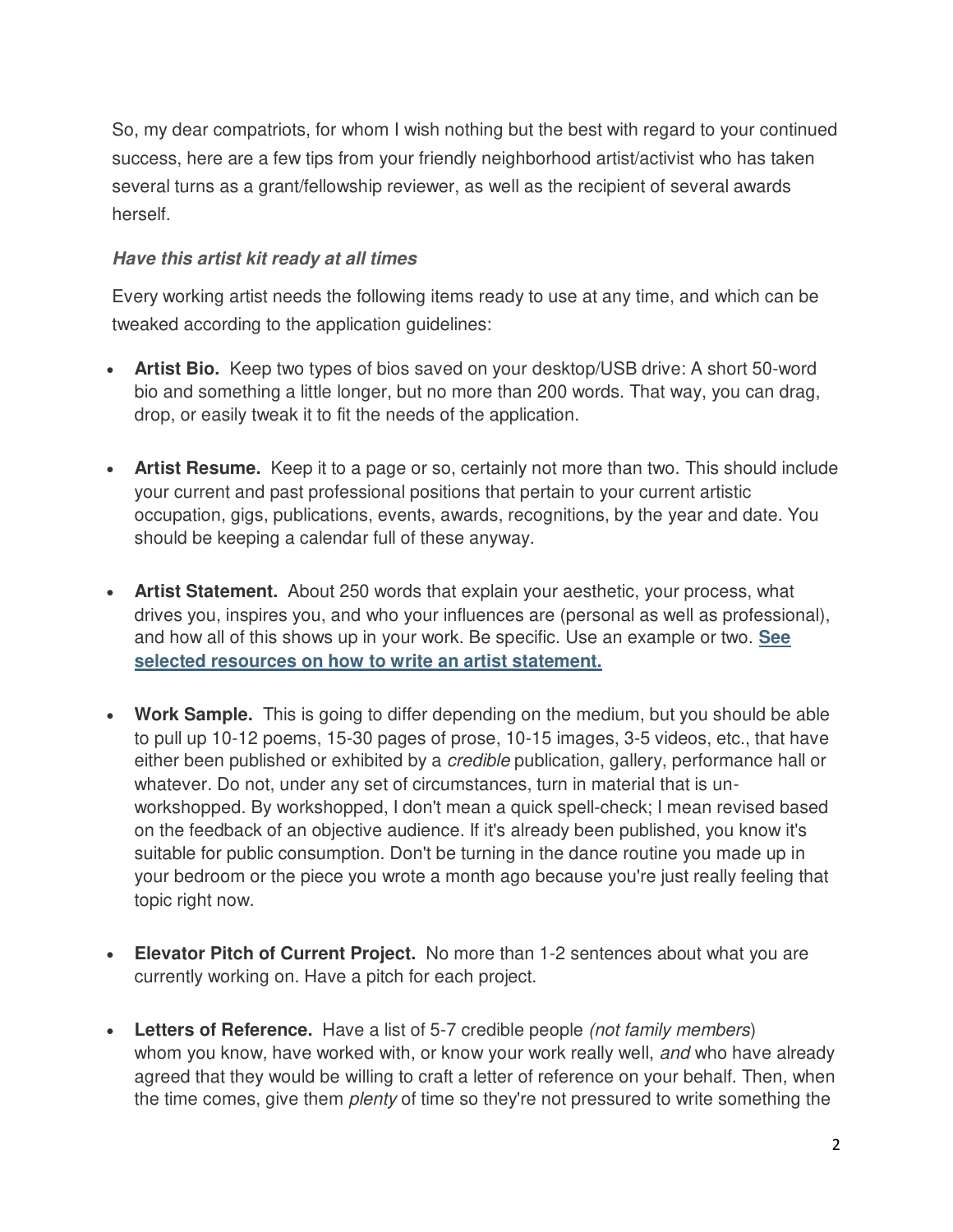night before, which could strain your relationships and result in a rushed or sloppy letter. Give these people a copy of your resume, your artist statement, and your elevator pitch of the project if the grant is specific to that.

 **Thank You Letters.** If you get the award, let your references know. Make sure you THANK THEM lots of times to let them know how appreciative you are of their time and energy spent on your behalf when they could be doing at least 500 other things. Keep copies of the letter, and if you need them again, all the authors have to do is change the date. Help them help you.

**[Part 2](http://grantspace.org/blog/dear-artists-stop-turning-in-bad-grant-applications-part-2)** of this guest post will have tips on preparing a clean application packet.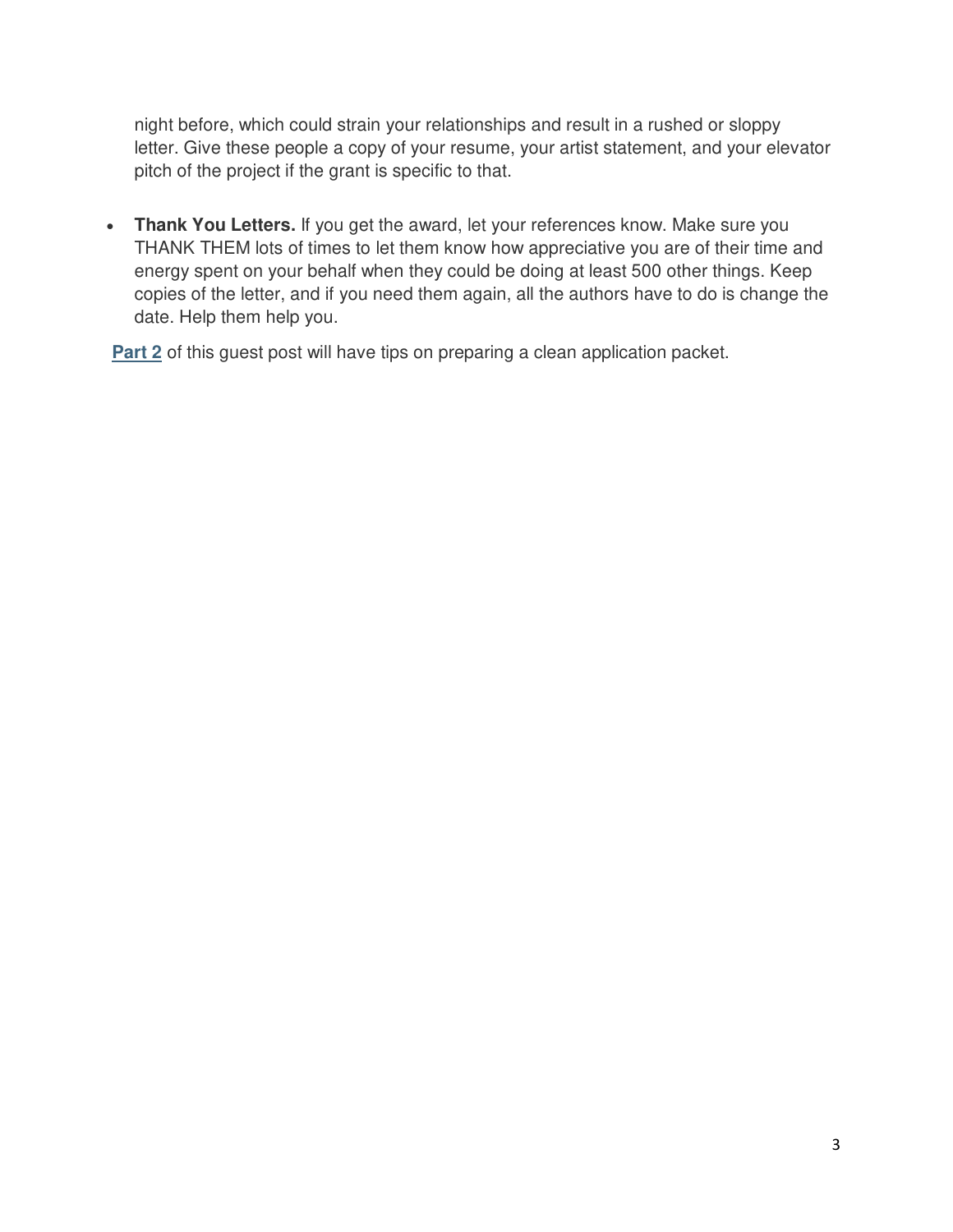# **Dear Artists, Stop Turning In Bad Grant Applications (Part 2)**

APRIL 24, 2015

#### *Send a clean application packet*

When panelists are reading through the material, this is the only impression we have of you. Often, the judging is blind and sourced from out-of-town. If not, and a panelist has a conflict of interest, they have to state that up front and inform the organization and withdraw themselves from the conversation about your work.

So, typically your work will be reviewed and assessed by strangers. This is the only shot you have at standing out, so make sure you're not standing out for the wrong reasons. Make sure the following happens before you press that submit button or drop your app off in the mail:

- **Clean Copies.** Make sure if the work is a hard copy, you send the exact number of neat, *paper-clipped* (unless otherwise stated), collated copies of everything the application requires. Unless otherwise stated, use plain type, single-spaced, no smaller than 11 point font size. Don't mess with the margins. If you're including a budget for a project, make sure it's large and easy to read on some sort of table with explanations of numbers. All physical samples, including DVDs and CDs, should be clearly labeled and tested *before* you send. If it's in Dropbox or something, links should include at least your last name and a sample number and title.
- **K.I.S.S. Method.** K.I.S.S. stands for "Keep It Short and Simple". Avoid jargon and technical terms that will require a lot of explaining or alienate the reviewer who may or may not be familiar with your exact process. Avoid large words and long convoluted sentences. Remember, I might have a hundred other applications to get through. I'm human. If you bore me, I will glaze over. Bullet points are your friend. So are paragraphs. And bold type to separate sections.
- **Follow all the directions to the letter, and answer all questions fully.** If they want you to only list your name on every third page, then do it. If you get 3,000 words to tell us about your process, and you write three junky little sentences, how am I supposed to know what you're trying to use this money for or if you even deserve it? Also, I've seen plenty of applications come through where the work sample and resume are excellent, but the artist statement is either really pretentious and unnecessarily long-winded, or way too short and smacks of entitlement: "Just give me the dang award already! Can't you see how magnificent I am?" Find that balance of pride, humility, and sincerity in your artist statement, then find people whom you trust will give you brutally honest feedback,